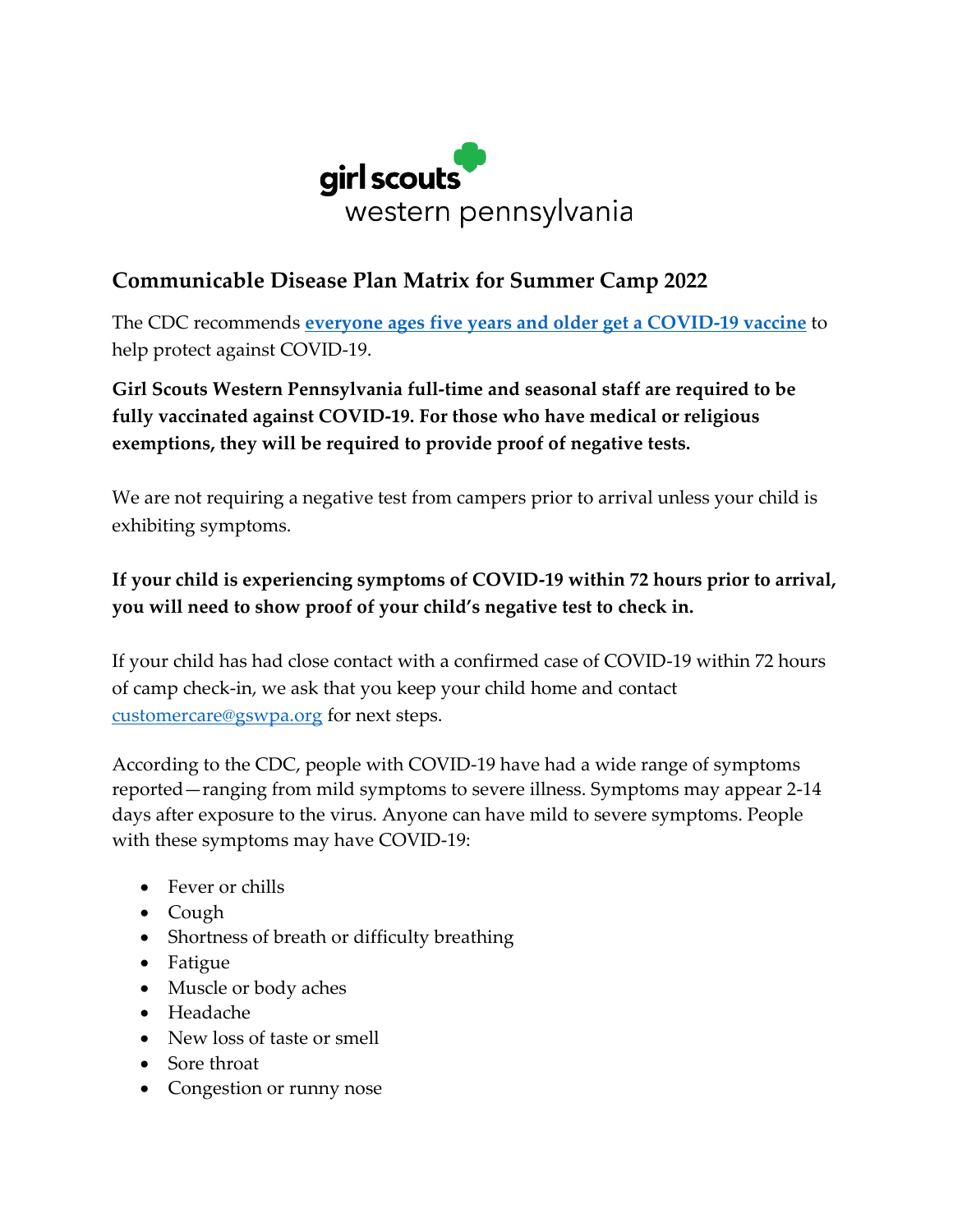- Nausea or vomiting
- Diarrhea

## **While at camp:**

- If your camper experiences COVID-19 (like) symptoms, we will monitor them and send them to the nurse or camp director.
- With permission from the camper's adult/guardian we will administer an athome COVID-19 test to your camper.
	- o If they are negative, we will continue to monitor their symptoms and possibly ask them to wear a mask indoors for a few days.
	- o A second test may be administered if the nurse/camp director continues to see symptoms.
- If a camper and/or staff member receives a positive COVID-19 test, all staff will be tested.
- **If three or more campers and/or staff** test positive for COVID-19, all attendees from that session will be sent home.
- If the camper experiences vomiting and/or diarrhea **(two or more separate episodes), they will be sent home.**
- **If your child gets sent home for COVID-19**
	- o According to the CDC, people with COVID-19 should isolate for 5 days and if they are asymptomatic or their symptoms are resolving (without fever for 24 hours), follow that by 5 days of wearing a mask when around others to minimize the risk of infecting people they encounter. The change is motivated by science demonstrating that the majority of SARS-CoV-2 transmission occurs early in the course of illness, generally in the 1-2 days prior to onset of symptoms and the 2-3 days after.
	- o Additionally, CDC is updating the recommended quarantine period for anyone in the general public who is [exposed to COVID-19](https://www.cdc.gov/coronavirus/2019-ncov/your-health/quarantine-isolation.html#closecontact). For people who are unvaccinated or are more than six months out from their second mRNA dose (or more than 2 months after the J&J vaccine) and not yet boosted, CDC now recommends quarantine for 5 days followed by strict mask use for an additional 5 days. Alternatively, if a 5-day quarantine is not feasible, it is imperative that an exposed person [wear a well-fitting mask](https://www.cdc.gov/coronavirus/2019-ncov/your-health/effective-masks.html) at all times when around others for 10 days after exposure. Individuals who have received their booster shot do not need to quarantine following an exposure, but should wear a mask for 10 days after the exposure. For all those exposed, best practice would also include a test for SARS-CoV-2 at day 5 after exposure. If symptoms occur, individuals should